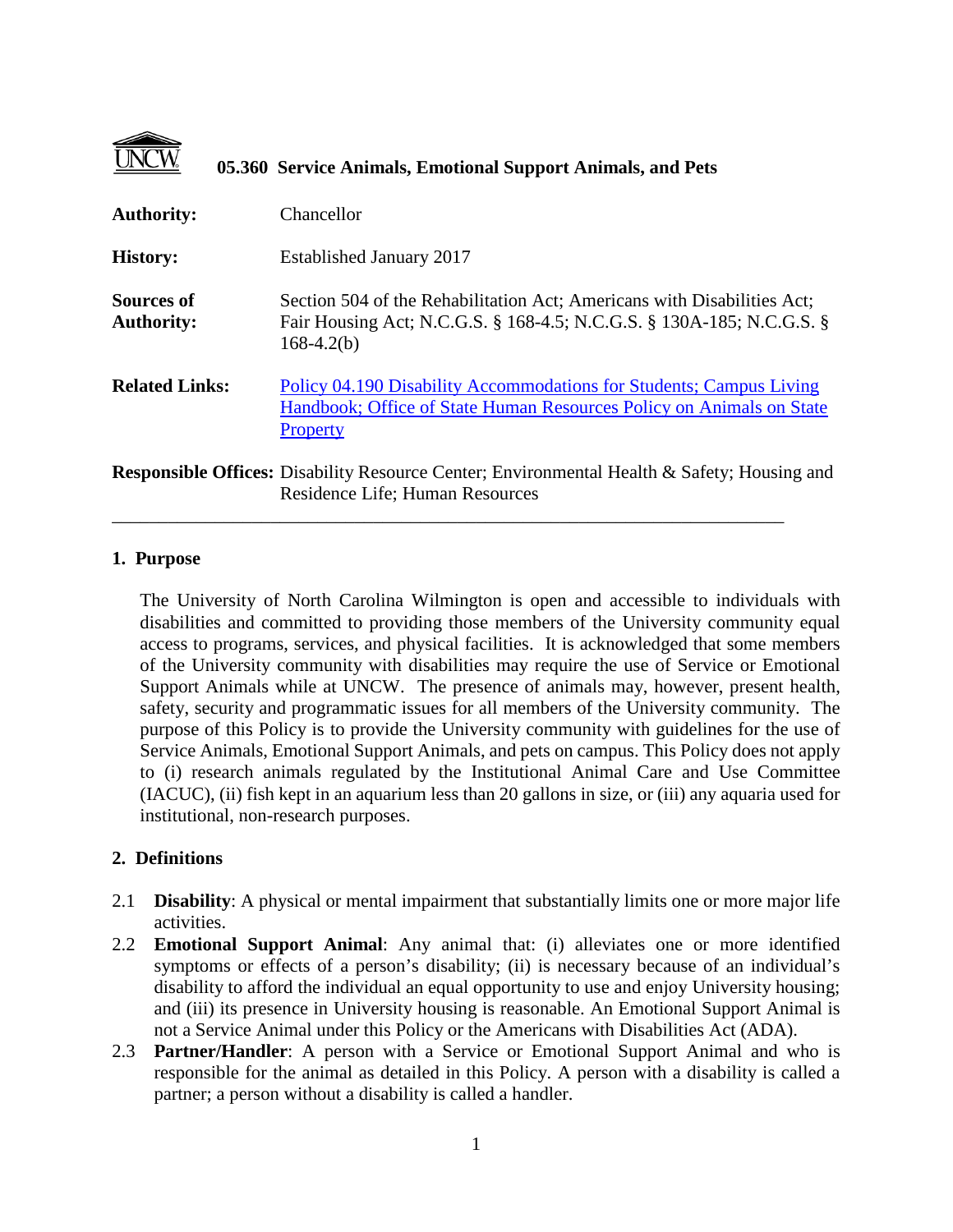- 2.4 **Pet**: A domestic animal kept for pleasure or companionship and excluded from the definitions of Emotional Support Animal and Service Animal. Pets are not permitted in University housing (with the exception of fish kept in an aquarium less than 20 gallons in size) or buildings and shall not be permitted as a reasonable accommodation for otherwise eligible students, staff, or faculty.
- 2.5 **Reliable Third Party**: A person who is (i) familiar with a student's disability, (ii) familiar with the necessity for a specifically requested Emotional Support Animal in University housing, and (iii) qualified to make medical attestations regarding a student's disability and requested accommodation. Such person may include a physician, psychiatrist, or other medical or mental health professional.
- 2.6 **Service Animal**: A dog individually trained to do work or perform tasks for a person with a disability. The work or tasks performed by a Service Animal must be directly related to the partner's disability, and such work or task must entail a specific action when needed to assist the partner. Examples of qualifying tasks for which dogs may be trained include guiding persons with low vision, providing stability for persons who have difficulty walking, alerting persons with hearing impairments when someone is approaching from behind, and responding to medical emergencies for persons with seizure disorders. For purposes of this Policy and in accordance with the ADA, a miniature horse may be treated as a Service Animal if it has been individually trained to do work or perform tasks for the benefit of the partner and the University determines that reasonable modifications can be made after considering:
	- 1. Type, size, and weight and whether a particular facility can accommodate;
	- 2. Whether partner has sufficient control of it;
	- 3. Whether it is housebroken; and
	- 4. Whether its presence in a particular facility compromises legitimate safety requirements that are necessary for safe operation.
- 2.7 **University-Sanctioned Training Program**: An academic program that permits students to be accompanied by dogs on campus for prescribed training in accordance with terms established by the University (*i.e.*, paws4people). A dog being trained as part of a University-Sanctioned Training Program is not a Service Animal, Service Animal in training, or Emotional Support Animal for purposes of this Policy. Students enrolled in a University-Sanctioned Training Program must abide by the responsibilities in Section 6 and are subject to discipline for violations as detailed in Section 8, in addition to any consequences incurred in related coursework.

### **3. Service Animals**

### 3.1 **Generally.**

A. Employee requests for Service Animals as a reasonable accommodation in the workplace are processed through the Office of Human Resources.

B. In a non-workplace context, Service Animals generally shall be permitted to accompany their partners on campus. When not readily apparent that a dog or miniature horse is a Service Animal, the University may ask: (1) if the animal is required because of a disability; and (2) what work or task the animal has been trained to perform. It is unlawful under North Carolina law (N.C.G.S. § 168-4.5) to disguise an animal as a Service Animal or Service Animal in training.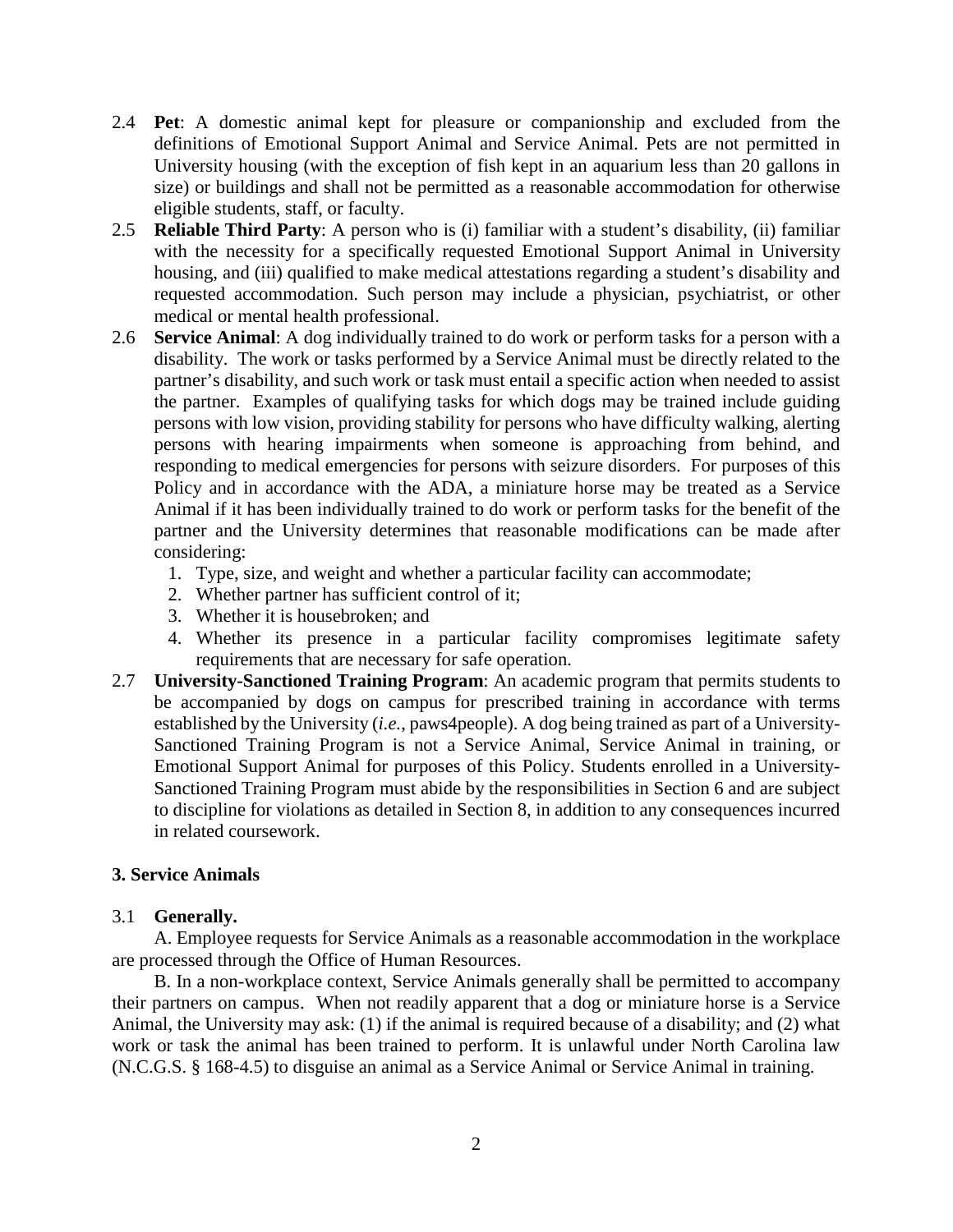### 3.2 **Requirements.**

A. A Service Animal must remain under the control of its partner at all times while on University property, and shall have a harness, leash, or other tether, unless the partner's disability prohibits the use of which, or the use of which would interfere with the Service Animal's safe, effective performance of work or tasks. Even so, the Service Animal must remain under its partner's control by other effective means, such as voice control or signals.

B. In accordance with North Carolina law (N.C.G.S. § 130A-185), all dogs (including Service Animals) on campus are required to have current rabies vaccines and wear rabies vaccination tags. All dogs must have current registration with the New Hanover County Animal Service Unit.

### 3.3 **Exceptions.**

A. Although this Policy is intended to provide broad access to Service Animals to accompany their partners on campus, the University may ask a partner to remove a Service Animal from University premises, and the partner must abide, if the Service Animal presents legitimate health and safety concerns. Such health and safety concerns include:

1. The Service Animal is out of control and its partner does not take effective action to control it;

2. The Service Animal is not housebroken; or

3. The Service Animal does not have current vaccinations or does not wear a rabies vaccination tag.

B. Following removal of the Service Animal, the partner must ensure its care and supervision even if the partner chooses to remain on the premises. The Service Animal may not be left alone and the University will not be responsible for the animal's care.

C. The University may exclude a Service Animal from accompanying its partner to certain areas of campus where their admission would fundamentally alter the nature of a service or program or threaten the safety of the partner and/or Service Animal, such as non-communal food preparation areas, mechanical rooms, and hazardous laboratories. Generally, the identification of prohibited areas will require a case-by-case analysis.

### 3.4 **Service Animals in Training.**

A. In accordance with North Carolina law (N.C.G.S. § 168-4.2(b)), an animal in training to become a service animal shall be permitted to accompany its trainer on campus if:

1. The animal is accompanying a trainer for the purpose of training to become a service animal;

2. The animal's presence is for the specific purpose of training to become a service animal; and

3. The animal wears a collar and leash, harness, or cape that identifies the animal as a service animal in training.

B. The trainer shall be liable for any damage caused by the animal while on campus.

## 3.5 **Campus Housing.**

A. A partner must notify the Office of Housing and Residence Life prior to move-in of his/her intention to be accompanied by a Service Animal, in accordance with the processes established by that Office.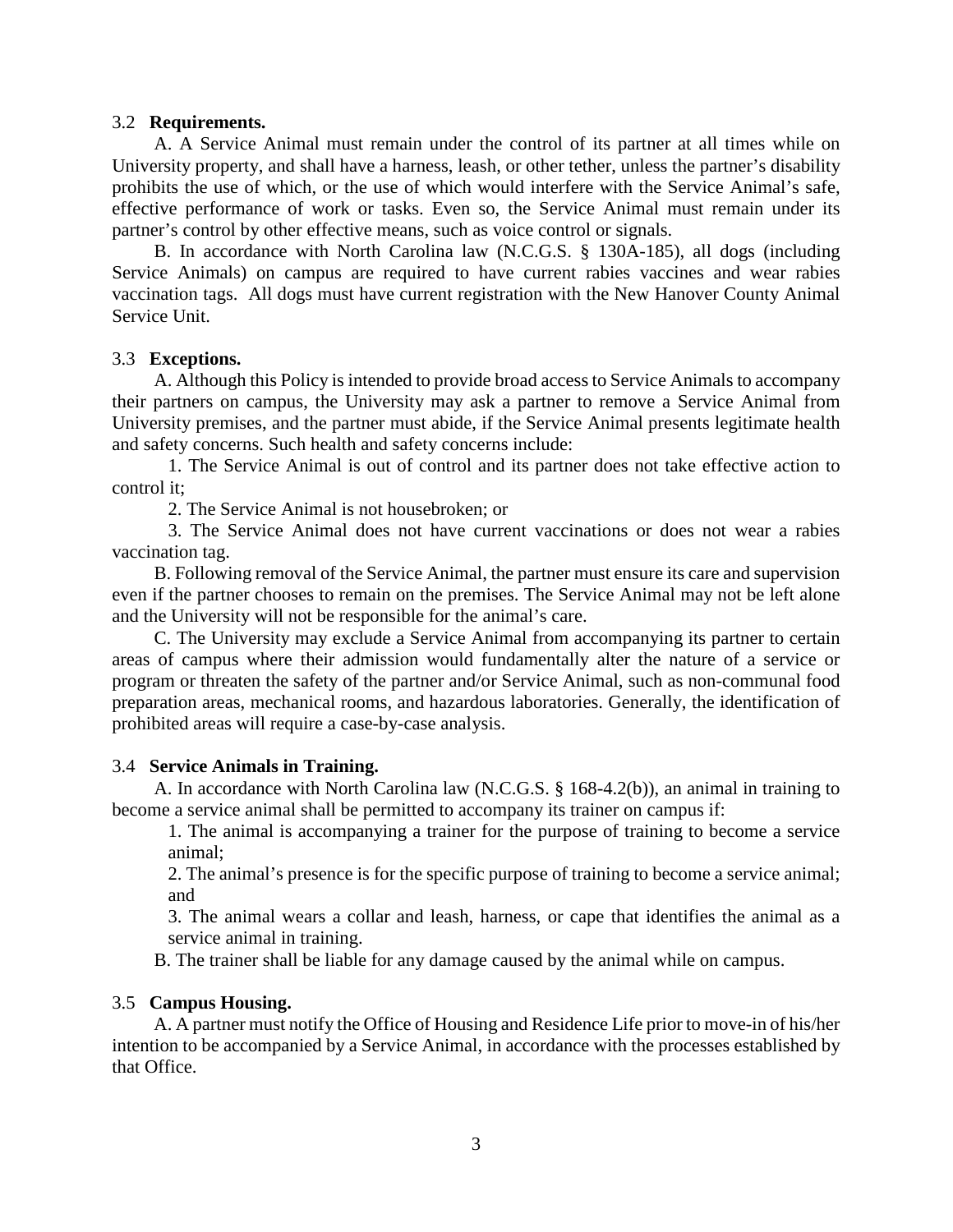B. Consistent with provisions in the [Campus Living Handbook](https://uncw.edu/housing/documents/CampusLivingHandbook.pdf) regarding damage to student rooms and common areas, a partner may be held responsible for the cost of repairs for damage beyond reasonable wear and tear caused by his/her Service Animal.

C. A partner must not leave his/her Service Animal in campus housing unattended or in the care of another individual when not present.

### **4. Emotional Support Animals**

4.1 **Generally.** Qualified students with disabilities who reside in on-campus housing may be permitted to live with an Emotional Support Animal as a reasonable accommodation. Any student seeking such an accommodation must follow the prescribed request process and receive approval prior to bringing the animal to campus. Requests for Emotional Support Animals as a reasonable accommodation by employees who reside in on-campus housing are processed through the Office of Human Resources.

### 4.2 **Student Request Process.**

A. Students seeking approval to bring an Emotional Support Animal to reside in campus housing as a reasonable accommodation must:

1. Submit a written request using a form designated by the Disability Resource Center (the "Emotional Support Animal Accommodation Request Form"). Completion of the Emotional Support Animal Accommodation Request Form will require a description of: (i) the student's disability; (ii) the animal being requested; and (iii) how the animal alleviates one or more symptoms of the student's disability.

2. Designate a Reliable Third Party to verify that the student has a disability and that the requested Emotional Support Animal is necessary to provide the student an equal opportunity to use and enjoy University housing, using a form designated by the Disability Resource Center (the "Third Party Verification Form"). The Reliable Third Party must complete the Third Party Verification Form.

B. Completed requests for an Emotional Support Animal to live in campus housing should be submitted to the Disability Resource Office at least 60 days prior to the upcoming semester's move-in date, and in all cases must be submitted prior to bringing the animal to campus. Submission of a request after the semester move-in date may delay the University's decision. Requests will not be considered until both forms have been completed in their entirety and submitted to the Disability Resource Center.

C. The student must provide written consent for the University to disclose certain information regarding the request for the Emotional Support Animal to those individuals who may be impacted by the presence of the animal, such as University housing personnel and potential and/or actual roommate(s) and neighbors. The information disclosed shall be limited to information about the animal and shall not include information about the student's disability.

#### 4.3 **University's Reasonableness Determination.**

A. Upon the Disability Resource Center's receipt of a completed request, the University will conduct an individualized assessment of the requested animal, which may involve additional conversations with the student and/or Reliable Third Party. The University may deny the request if it is determined to be unnecessary or unreasonable.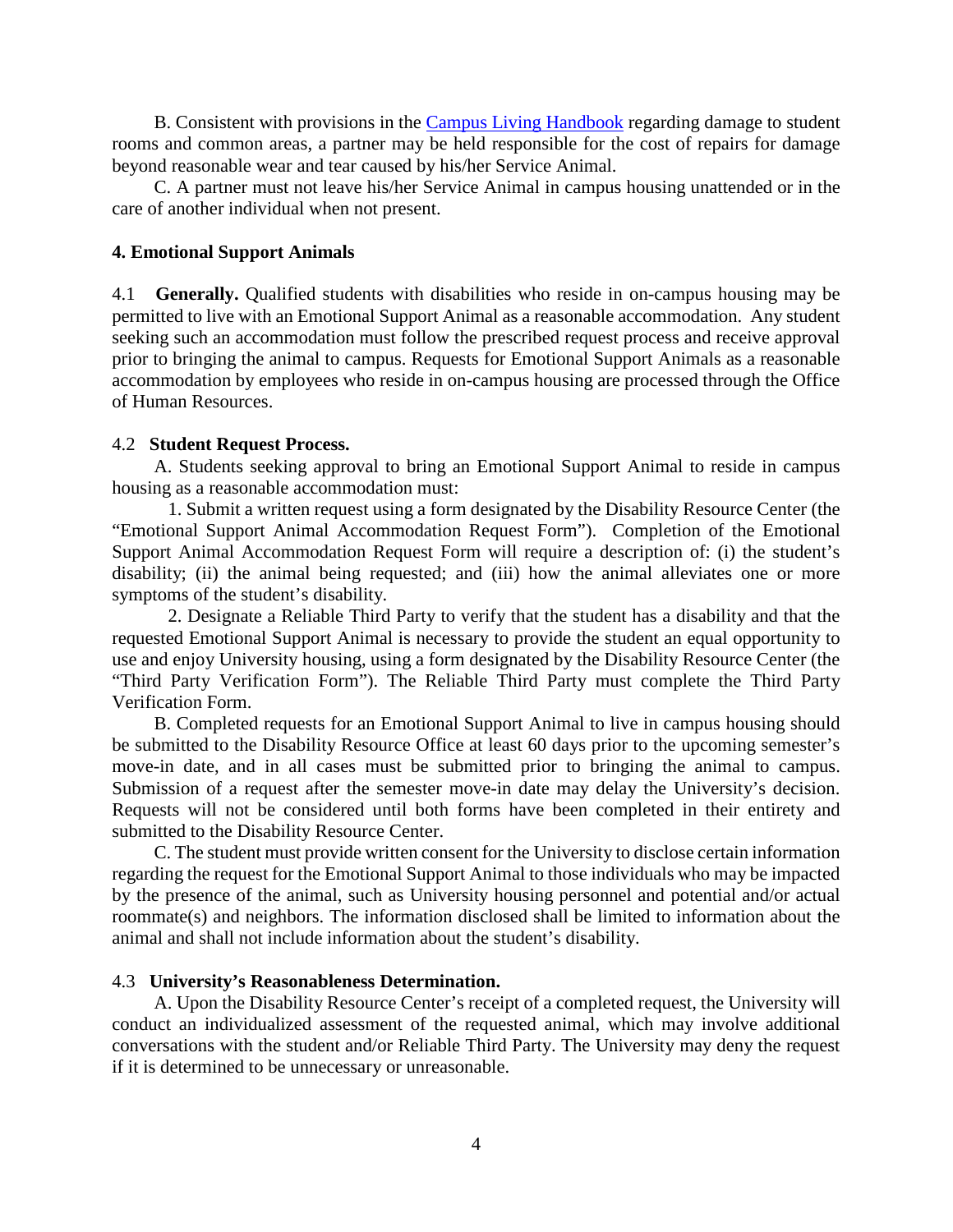1. A request for an Emotional Support Animal is unnecessary if: (i) a reasonable, less burdensome alternative accommodation exists; or (ii) the requested animal does not meet the definition of an Emotional Support Animal.

2. A request for an Emotional Support Animal is unreasonable if it: (i) imposes an undue financial and/or administrative burden on the University; (ii) fundamentally alters University housing policies; (iii) poses a direct threat to the health and safety of others or would cause substantial property damage to the property of the University or others; and/or (iv) is otherwise unreasonable to the operation of the University.

B. In determining whether a requested animal represents a reasonable accommodation, UNCW will consider a number of factors specific to the requested animal, including, but not limited to: (i) the animal's size and disposition; (ii) whether the animal is housebroken; (iii) whether the animal's vaccinations are up-to-date; and (iv) if available, the animal's past behavior in university housing.

### 4.4 **Areas of Access.**

A. Approved Emotional Support Animals shall not be permitted in areas outside of the partner's living space and suite common areas, except for: (i) building entrance and egress; (ii) designated outdoor areas for natural relief; and (iii) outside areas in which campus visitors are permitted to bring pets, in which case the animal will be bound by all pet- and visitor-related policies.

B. Consistent with provisions in the [Campus Living Handbook](https://uncw.edu/housing/documents/CampusLivingHandbook.pdf) regarding damage to student rooms and common areas, a partner may be held responsible for the cost of repairs for damage caused by his/her Emotional Support Animal.

C. Emotional Support Animals shall not be permitted in other University buildings, unless the animal also qualifies as a Service Animal.

### 4.5 **Requirements.**

A. In accordance with North Carolina law (G.S. § 130A-185), all dogs, cats, and ferrets on campus are required to have current rabies vaccines and wear rabies vaccination tags. All dogs, cats, and ferrets living on campus as Emotional Support Animals must have current registration with the New Hanover County Animal Service Unit.

B. The partner of the Emotional Support Animal must follow the responsibilities as outlined in Section 6.

C. The University's approval, if granted, of an Emotional Support Animal under this policy is animal-specific. A student must follow the request process in this Policy when requesting a new or different animal.

4.6 **Appeals.** Students may appeal a denial of a request for an Emotional Support Animal within ten (10) business days of receiving notification of the University's decision by filing a written or emailed complaint with the Associate Vice Chancellor for Student Affairs. If relevant to the appeal, the student should submit revised Emotional Support Animal Accommodation Request and Third Party Verification Forms. The decision of the Associate Vice Chancellor for Student Affairs shall be final.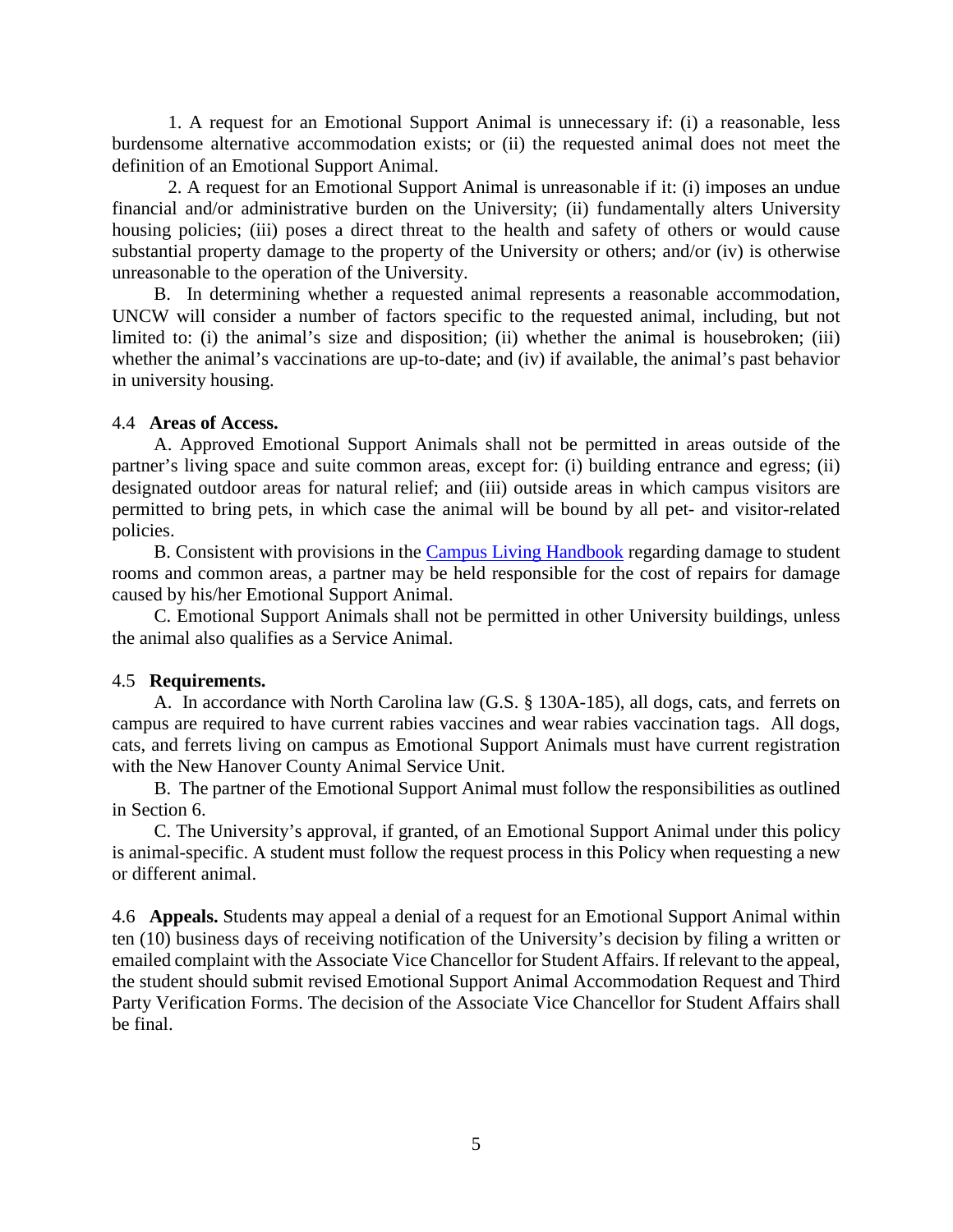# **5. Pets**

## 5.1 **Prohibited in Campus Housing, Buildings, and Designated Outdoor Areas.**

A. Pets shall not be permitted in University housing and requests for such shall not be considered. Students keeping pets in violation of this Policy shall be responsible for any incurred costs related to the cleaning or repair of University housing.

B. Pets are prohibited from entering all University buildings, including residence facilities, outdoor athletic or recreational facilities/fields, and other public gatherings where pets have been specifically prohibited. This prohibition applies equally to pets accompanying students, staff, faculty, and visitors.

5.2 **Rules**. When permitted, individuals with pets on campus must abide by the requirements in Section 6, below.

# **6. Responsibilities of Partners/Handlers**

6.1 **Continuing Obligation.** Partners/handlers must meet all applicable requirements of this Policy. This obligation is on-going and a later failure to meet all requirements may result in removal or exclusion of the Service or Emotional Support Animal. Handlers of dogs in University-Sanctioned Training Programs (*i.e.*, paws4people) must abide by the responsibilities in this Section and are subject to discipline for violations as detailed in Section 8, in addition to any consequences incurred in related coursework.

6.2 **Health and Safety.** The partner/handler is responsible for the safety, health, behavior, and actions of the approved animal at all times. UNCW will not assume the care of any animal on campus, even during emergencies. Where a handler fails to care for, control, or attend to his/her animal, UNCW will arrange with appropriate authorities to remove the animal from its partner/handler's custody according to applicable laws and regulations. Any suspected or observed indications of animal abuse or neglect should be reported to University Policy (910-962-2222 or [police@uncw.edu\)](mailto:police@uncw.edu) and may subject the partner/handler to disciplinary action. Animals may be kept in vehicles parked on campus for a reasonable period of time as long as the animal is not endangered and does not endanger others or create a public nuisance. Persons who believe any animal on campus constitutes a safety hazard due to either the uniqueness of the space occupied or the behavior of the animal should contact Environmental Health & Safety (EH&S) at 910-962- 3057 (or University Police if after normal business hours).

6.3. **Control and Behavior.** In addition to applicable obligations contained elsewhere in this Policy, a partner/handler must ensure the following control and behavior requirements are met:

A. The animal must not obstruct or disturb any space or activity of an academic program including but not limited to, residence halls, classrooms and labs, other campus buildings or recreational areas, roads, walkways and passages on any part of campus, legitimate campus activities and any other university programs, spaces or activities.

B. The animal must not engage in other behaviors or noises that are disruptive to others in the specific environment, including, but not limited to, excessive barking, whining, growling, excessive grooming, and sniffing people, personal belongings of others, and/or tables and eating areas.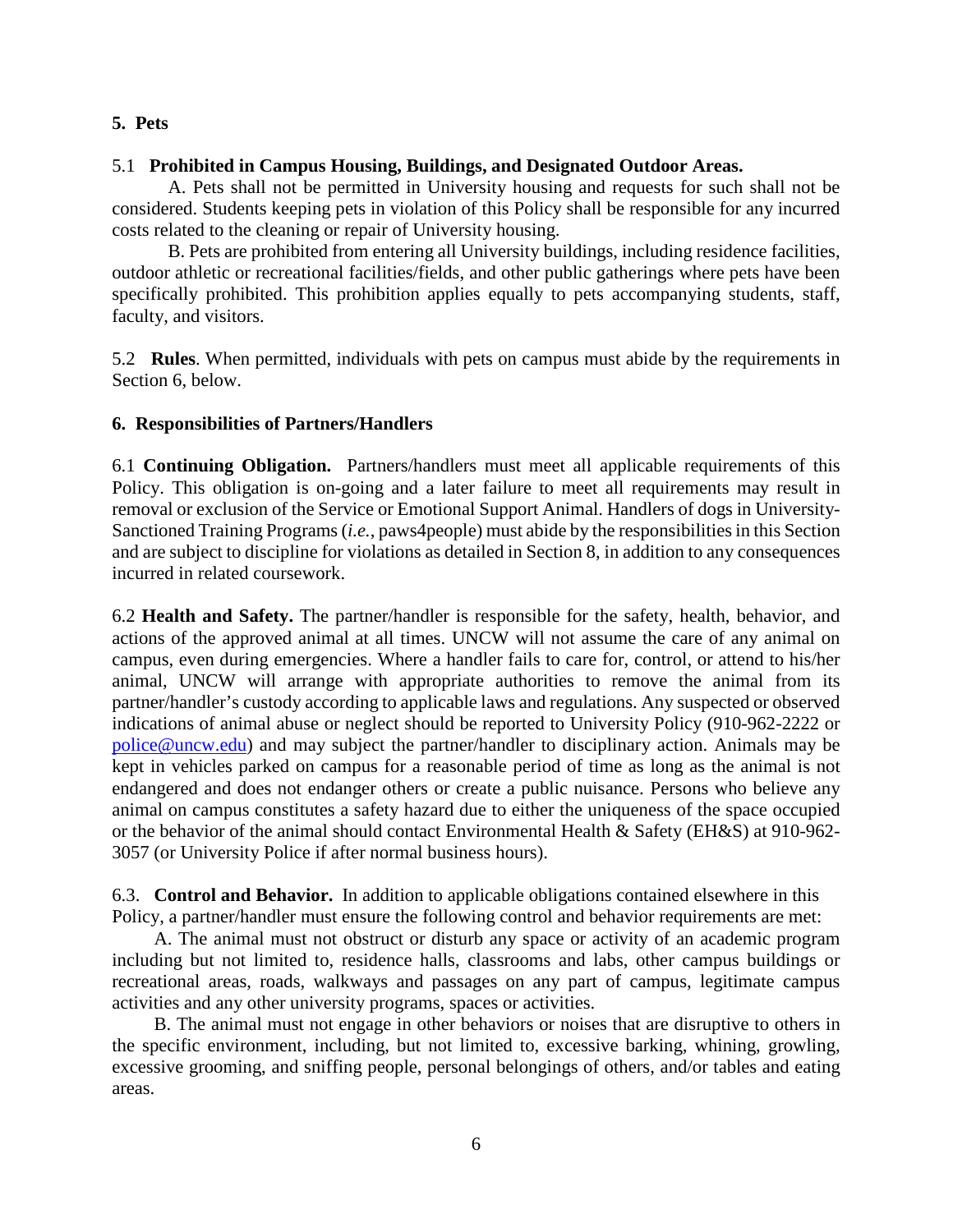C. The partner/handler must always carry equipment and bags sufficient to clean up the animal's waste and must properly clean impacted areas and dispose of such waste. Partners/handlers who are not physically able to pick up and dispose of waste are responsible for making all necessary arrangements for assistance. UNCW is not responsible for these services. All dogs must be "house broken" and cats must be trained to use a litter box. Other smaller animals must be caged.

D. The animal must be under the control of the handler at all times, and with the exception of certain Service Animals, must be restrained at all times in a crate or by a leash or similar device not to exceed six feet in length when in public spaces.

E. The animal may not be left unattended overnight in residential housing to be cared for by another student or staff member. Animals must be taken with the partner/handler if they leave campus for a prolonged period.

F. When an animal is left unattended in a partner/handler's room for acceptable periods of time, the animal must be stored in a crate, carrier, or kennel.

# **7. Responsibilities and Etiquette of University Community**

7.1 Members of the University community shall:

A. allow a Service Animal to accompany its partner at all times and everywhere on campus except where stated or posted;

B. not touch or feed a Service or Emotional Support Animal unless invited to do so;

C. not provoke, injure, intentionally startle, or attempt to separate a Service or Emotional Support Animal from its partner/handler (violators may be asked to leave the premises);

D. not ask about nature or extent of a person's disability who is accompanied by a Service Animal; and

E. report any suspected or directly observed animal neglect or abuse to University Police (910-962-2222 or [police@uncw.edu\)](mailto:police@uncw.edu).

## **8. Violations of this Policy**

8.1 Any student, staff, or faculty member with a prohibited or unapproved animal is subject to discipline under: the Code of Student Life; SHRA Disciplinary Action, Suspension, and Dismissal Policy 08.510; Faculty Handbook; or other appropriate procedure. Likewise, any student with a Service Animal or approved Emotional Support Animal who violates any provision of this Policy is subject to discipline under the Code of Student Life. Such discipline may include the restriction or removal of the animal. Any violation of this Policy by a Service or Emotional Support Animal will be considered a violation by the partner/handler.

8.2 The University may ask a partner/handler to remove a Service Animal or Emotional Support Animal for violations of this policy without initiating a disciplinary proceeding.

8.3 The University may remove from campus property any animals that are prohibited, unapproved, or otherwise in violation of University policies.